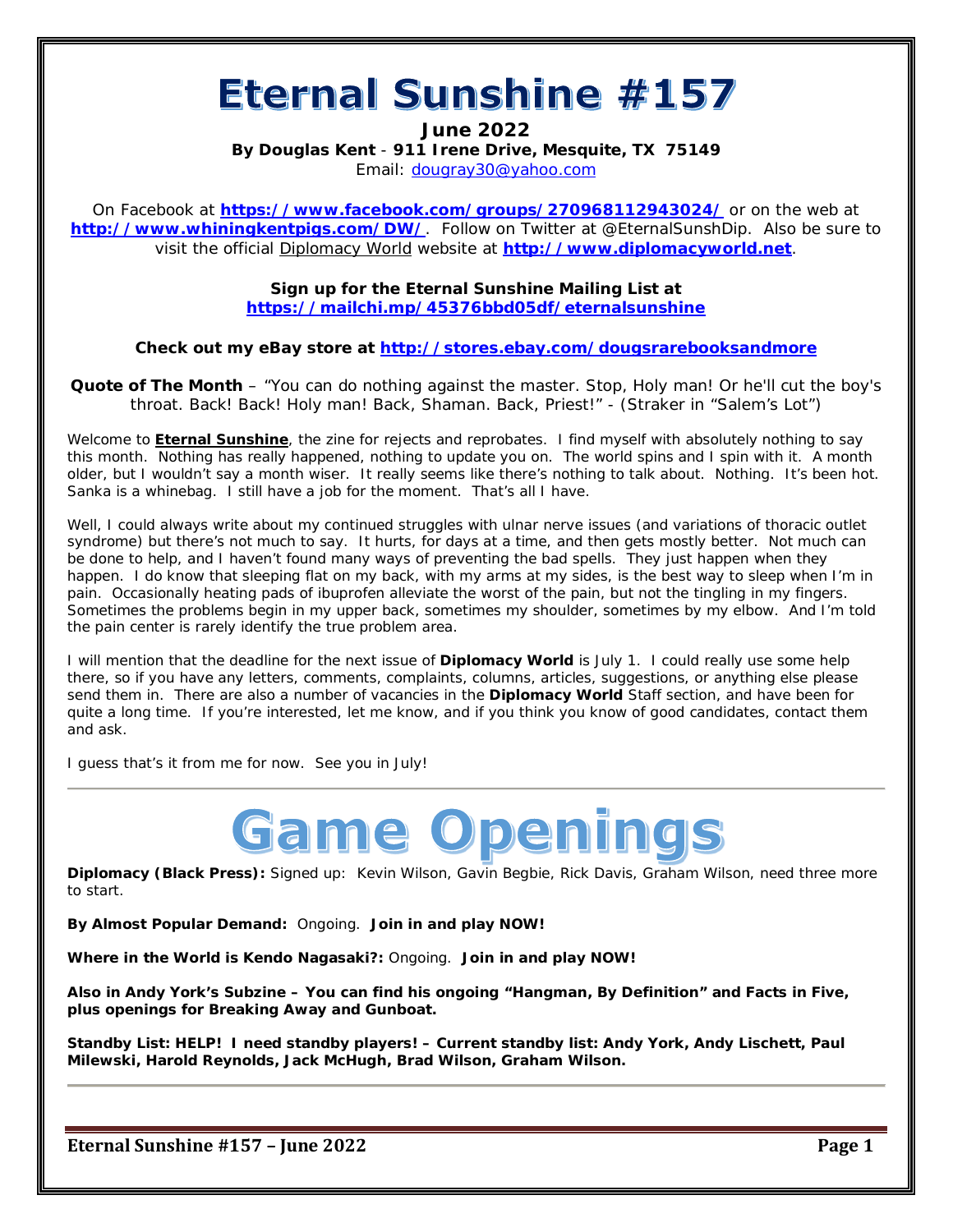# **Meet Me in Montauk The Eternal Sunshine Letter Column**

**Bob Durf**: Glad to hear about your steady progress re: benzos. Seems like you were aware from the start how debilitative they could be despite being forced to take them--too many people I know have gotten on them and it is crazy how dangerous it is to get *off* them.

*[[It's scary when you look up about long-term usage and see that's defined as people who take them for longer than three months. I have a friend who had to be hospitalized for supervised withdrawal, and another who nearly died when a new doctor demanded a no-taper cold turkey approach because he didn't feel comfortable prescribing them.]]*

**Andy York**: If you do Hypotheticals again, I'd likely contribute. But, if you'll remember, you didn't like some of my answers as a given Hypothetical wouldn't apply to me.

*[[It wasn't that I didn't like them…but hypotheticals are hypotheticals, so they always apply. If I said "if you pregnant with twins, would you [some dumb question that I am too lazy to think of]" we could both answer that despite neither of us ever being pregnant with twins, or likely to be. It just required imagination. You have imagination; I know this because you still imagine this zine is worthy of your subzine! Who knows, I may do them again.]]* 

# The Dining Dead - Eternal Sunshine Movie Reviews

**Unearth (DVD) –** This is a film I backed on Kickstarter so many years ago, but which I only received my physical DVD a few weeks ago. It was originally billed as a horror film focused on how fracking (a method of extracting oil and gas from rock, which some people believe is especially harmful to the environment) "unearths" a deadly menace in a rural town. In reality, 80% of this film is basically a drama about tensions within and between two neighboring families. One, headed by Kathryn (Adrienne Barbeau), is struggling to keep their small corn farm afloat, and has recently lost Kathryn's husband. Next door is George (Marc Blucas), who has given up on farming and attempts to support his teenage daughter Heather (Rachel McKeon) and her newborn son through the meager income his garage provides. Kathryn's family includes her son, his wife, and their adult daughter (Allison McAtee) who is an aspiring photographer.

In short, Kathryn is completely against the idea of fracking, while George sees leasing his land to an exploration company is the only way his family can survive. That disagreement causes great friction between the two families, while the normal interpersonal and financial struggles cause plenty of strife within each one. The photography is quite pretty, and the acting surprisingly effective. The tension slowly builds, within and between the families. It's a slow dramatic burn, but pressure is building. And then…well, the horror part comes in, late and without any real explanation. And stuff happens. And more stuff. Some of the imagery is interesting, and a couple of the scenes are effective, but as a whole you're left wondering if this might have been a much better film if they left out the horror altogether. Or, on the other hand, if there were any reasonable explanations for why things played out the way they did other than "it happens like that because that's what is in the script." What was a kind of slow but gripping personal drama is tossed aside, and I was left unfulfilled and disappointed. A real shame, as it was a waste of a good build-up. (If you look at online reviews you'll find a lot of very low ratings, mostly from horror fans who came for the scares alone, and never got them.)

**The Stylist (Shudder)** - Jill Gevargizian wrote and directed this offbeat horror film which in some ways is reminiscent of the brilliant **May**, although The Stylist is much less quirky. (Some horror buffs have drawn comparisons with William Lustig's **Maniac** but the main character is so different I don't think it's 100% accurate). Najarra Townsend stars as Claire, a socially awkward but very talented hair stylist who dislikes herself and envies her clients. Olivia (Brea Grant) is one of her clients, about to be married and desperate for a rescue job on her hair. Claire's attraction to - and obsession with - Olivia brings them closer as potential friends, but also positions her on the edge of losing control of herself. This is dramatic horror from an intelligent perspective, with a strong female flavor which is something missing from the genre too often. Townsend plays Claire so tightly wound that many of the scenes are cringeworthy, but in a deliberate way; she never goes over the top. It's easy to empathize with how she feels, and how badly she wants to belong and be accepted. Arrow Video released a nice Blu-Ray of this film, and it's also available on most streaming services. If you're looking for something different that will pull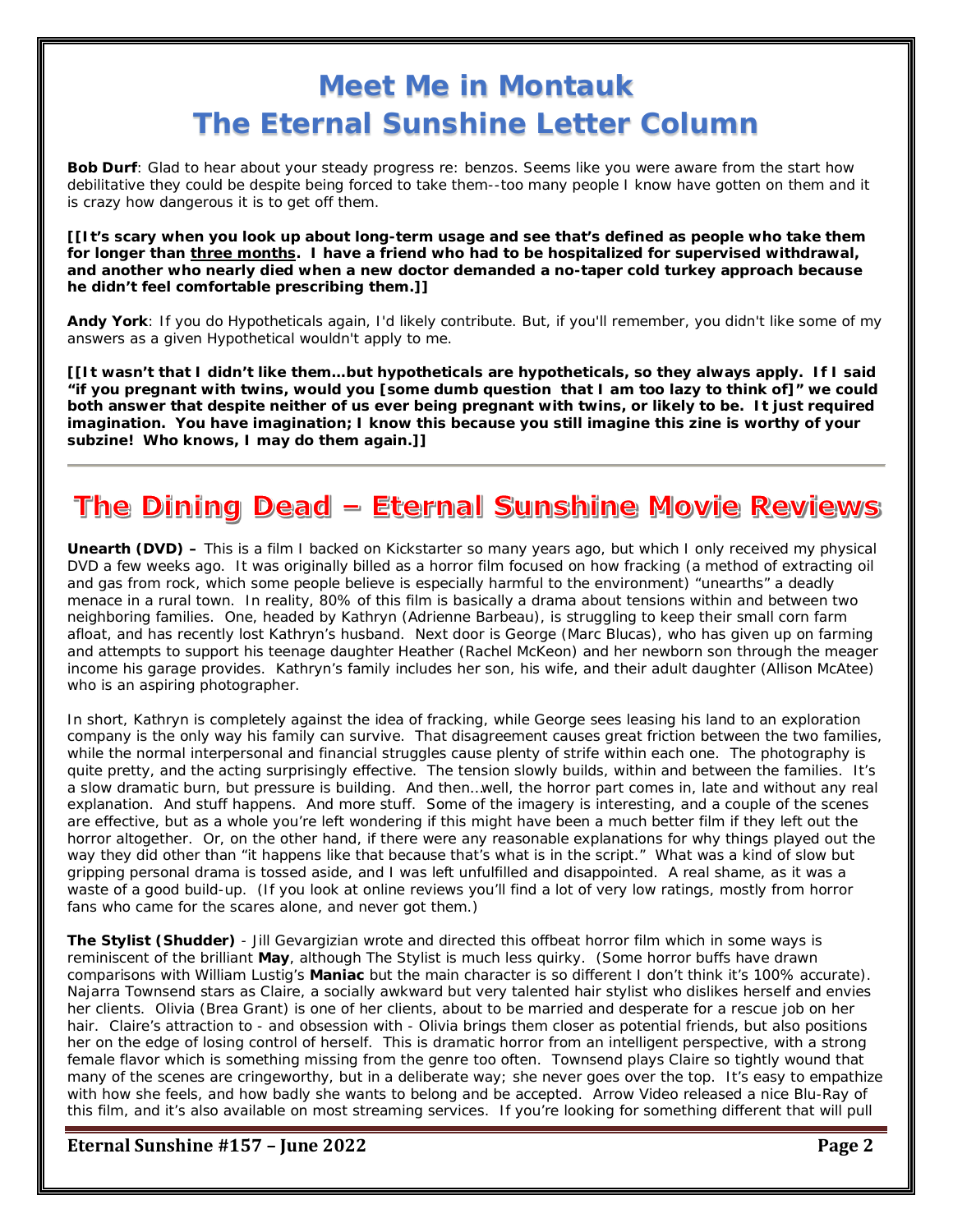you in multiple directions, give it a try. As usual, a lot of male horror fans are passing this one by or looking down on it. That's probably because it's much more character and emotion-driven than the popular mainstream slasher films.

**Operation Mincemeat (Netflix)** – The second major film to detail this British Naval scheme to dump a dead body off the coast of Spain, carrying "secret" British details of the planned invasion of Greece during World War II in an effort to fool the Germans and have them pull troops away from the true target of the southern invasion: Sicily. Colin Firth and Matthew Macfadyen star as the officers put in charge of the plan and its execution. As a story, the development and implementation of the operation is interesting, but the film drags on far too slowly, and gets involved in lots of melodramatic side stories. At least one of those stories appears to have added despite being entirely made up, which causes me to suspect the same of the rest. Those tangles detract from what could have been a more taut and gripping endeavor. It's still decent, but the middle third slows the film down badly and reduces it to common fare.

**Older Movies Watched (that I've seen many times)** – Started watching the Tom Baker Dr. Who episodes, at least the ones which I have on DVD and VHS. I don't have the complete run, but I've got the first five or six in order and a nice mix of others. I see a lot of them are available on Blu-Ray, but the reviews suggest the quality is terrible and the packages useless.

# **NOT TONIGHT, DEAR, I HAVE A DEADLINE (6)**

By Conrad von Metzke

# And At The End

 And at the end, when you have played your last game and stabbed your last "ally," you will be assigned a new home: Either the fluffy one in the sky or the rather warmer one in the earth.

 And at the end, if you go to the Good Place, you will doubtless discover many – though not all – of your former fellow Dip players. And someone will realize that nobody remembered to bring a Diplomacy board, so one of you will craft one – the board from the cloud, the pieces from bits of the rainbow; and you will have a game. And you will talk and bicker and whisper and chuckle in glee, and then gather 'round the board to read the orders and move the pieces and add new units (or sometimes remove them, but obviously since you are where you are, it must have been all in fun), and afterward, over tea and crumpets or coffee and chocolates or maybe a great big slosh of Scotch, you'll relive your former glory days with your Dip mates, and snicker about the ones who are not there but instead went Somewhere Else; and finally you will pick a time in a place where there is no time, and have another game.

 And at the end, more and more of your old Dip acquaintances will join you – and more and more won't – and eventually you'll be able to have Tournaments, and DipCons, and name Best Russias and Best Turkeys and so forth, and print 'zines from the stardust you gather as you circle the cosmos. Oh it will be so much fun – and, since all of those bastards who kept stabbing you won't be there of course, you'll have a better chance at a high place in the ratings. And maybe someone will start a stardust 'zine named "Diplomacy Cosmos," for which you can write articles and see your name in astral lights for which others herald your sharp knowledge and trenchant wit, and beg for more and more to the point where you may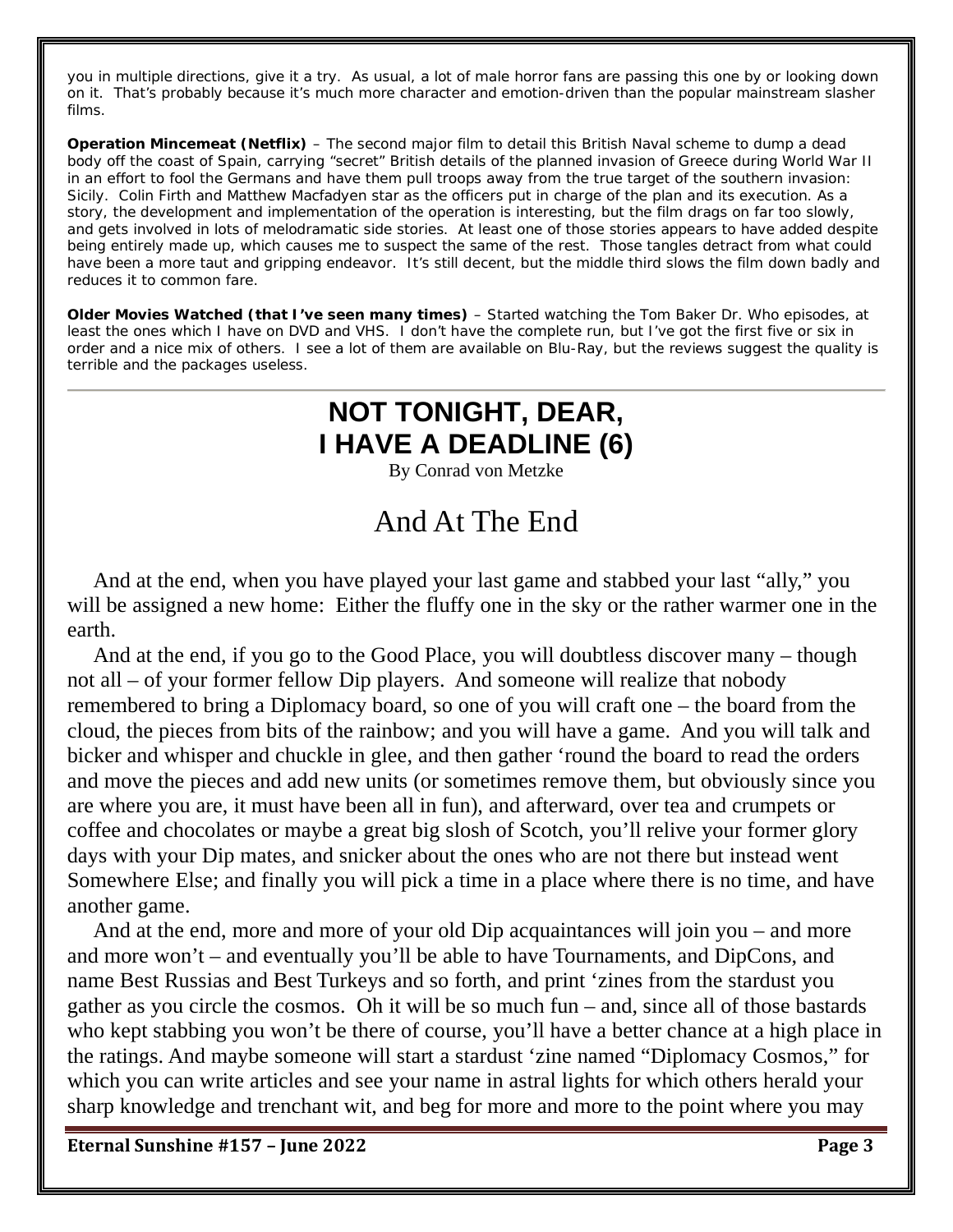actually become Assistant Editor or maybe Chief Mercurian Correspondent or some other flashy title. And all goes just swimmingly...you think…until….

 At the end of the "swimmingly" portion of this discourse, there arrives in your new home another person you know from prior days, only not as fondly as the others you've met. This is the creep (your word) who was your chief gaming nemesis, pretending to ally over and over and invariably ruining your day with a stab, and for whatever reason you never did learn until afterward….

 "How the whatever did HE get in here?" you wonder. Later, you learn the answer: A donation of 500 billion shares of Bitcoin to the appropriate charity, which gained him provisional entry. But if the 'how' didn't really matter, the 'what' sure did, because his first act on arrival was to zero in on the Diplomacy group. And once you heard that, had you been able to eat in your non-corporeal state, you'd have thrown up every meal you still had in you.

Well. "Time" – or whatever it was in your new form – passed, and the inevitable came in due course: You got stuck in a game with him. Too bad the usual excuses of old – dental appointment, upset stomach, you name it – were no longer relevant. So you steeled yourself and you showed up and you drew a country and you played. And you also had a little light bulb go off in your ethereal brain: What if I stab him?

 So you played three or four turns, until a good opportunity appeared, and you rammed the knife good and proper into the bastard's equivalent of a rear end, and BOY DID HE HOWL to shake the heavens. And you thought, 'bout damned time….

 But he was of course not amused, and so he immediately resigned and left and went to the Honcho of Honchos and filed a complaint concerning Behavior Unbecoming A Resident Of The Good Place. And to his complaint of course, he attached a photocopy of his receipt for the Bitcoin….

 And at the end, the Honcho was reluctantly persuaded (mortgage was due). He upheld the grievance and ruled that the True Bad Guy was right and you – much to the horror of everybody else, but especially you of course, were the unclean one, the one with the fatal flaw, the one who had plunked a mere \$20 into a Salvation Army kettle moments before your demise….

And at the end, therefore, he was admitted to full status.

And at the end, guess where YOU got to go….

Out of the WAY #45

by W. Andrew York (wandrew88 of gmail.com)

Howdy!

Summer is definitely here in Austin. We're in the midst of a string of 100-degree days, either tying or setting records, with at least another seven to go (Sat/Sun will be 106 with a 109 heat index). This is going to be one heck of a long, hot, dry summer based on the forecasts. Though, I suppose, I can take some wry solace with the predictions that Texas should be hit by more hurricanes than usual – many of those bring rain bands this far inland and, occasionally, the remnants go overhead.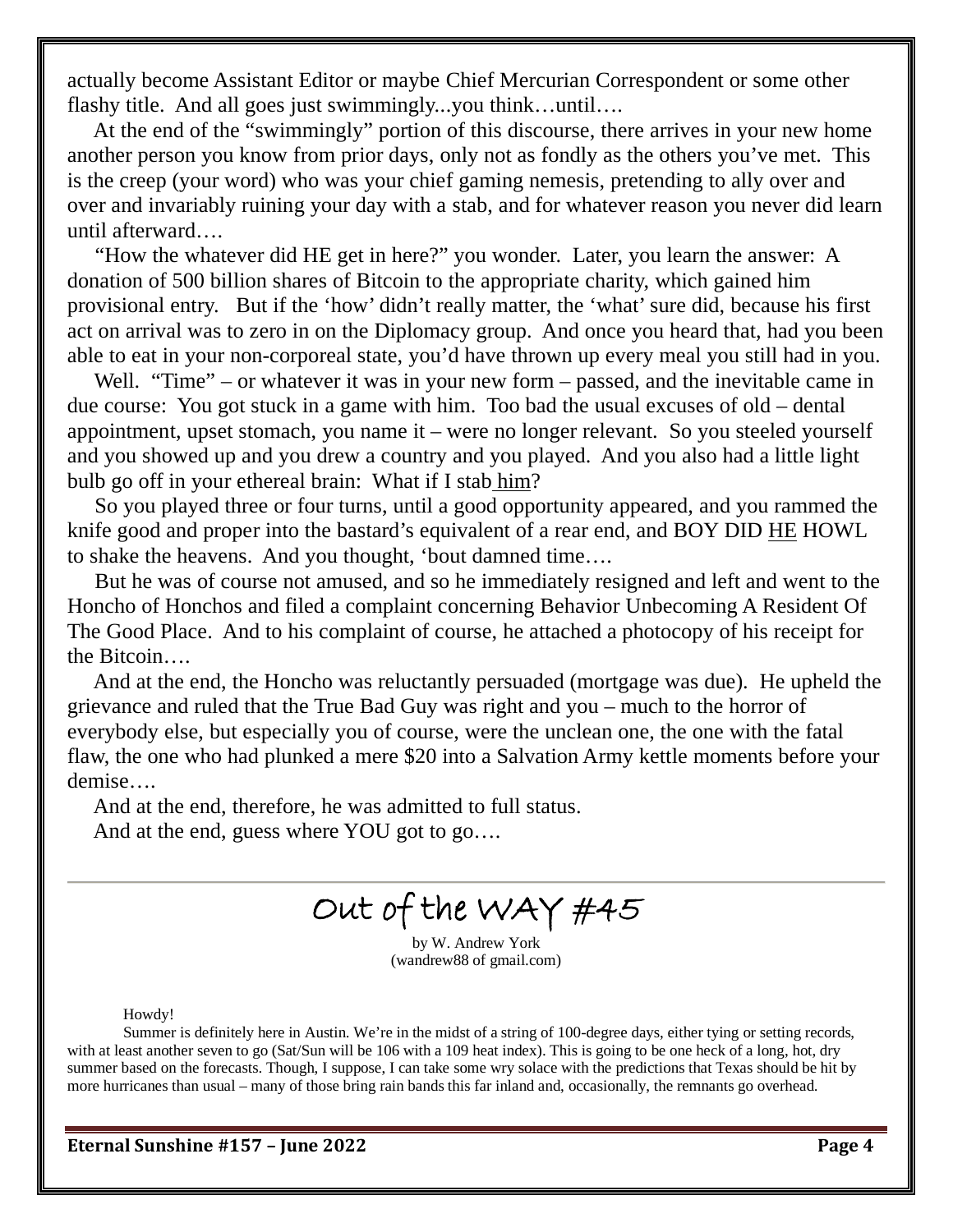In the zine, I do have a review of a new documentary on Texas and a couple submissions for the lettercol, but little else besides games. And, speaking of games, the first of the Hangman games ends and Kevin Wilson is the clear winner by identifying 4 of the 5 words. So, now's the time to evaluate the game and get feedback from the players (and observers). What works, what doesn't, anything to add or subtract and what can be improved. Based on what I receive, I'll either have a one-issue feedback loop before starting the next game or launch right into it next time. Even a "no changes, it's perfect" helps (presuming you actually feel that way). For those interested in playing in another Hangman (or joining up!), please let me know so that I'll have some assurance that folks will join in.

Turning to baseball, the Express have fallen out of first in the PCL. Currently, they are tied for second in the PCL East with El Paso (San Diego), behind Oklahoma City (Dodgers), In the PCL West Las Vegas (Oakland) has a better record (but behind Oklahoma City) and are tied with Reno (Arizona). They are currently playing in Tacoma (Seattle) and will return next Tuesday for a 6-game stand against Sugar Land (Houston).

Have had the chance to catch a few more movies at the AFS Cinema, including a 3-night retrospective of Peter Bogdonavich films hosted by Richard Linklater (local direction and an acquaintance of his). The films included "What's Up Doc", "Nickelodeon" and "At Long Last Love". Richard presented a number of personal memories, a bit of the mindset behind the films and other background. The final night, Bogdonavich's long time collaborator and partner was on the stage. She had wonderful stories and insight into his process and approaches to taking a film from script to film.

Otherwise, pretty much routine around here.

**==================================**

#### **Letter Column**

(always welcome, send them in!) (if something shouldn't be included here, clearly mark it as a personal comment)

- **[Heath Davis-Gardner]** Just writing to inform you of a new email address I created mostly for Dip games, since I can't keep up with my current personal email's inbox (just on a billion mailing lists, not that I'm super popular or anything). Please update my address in the zine and your email lists to b[e hdg83@protonmail.com.](mailto:hdg83@protonmail.com) If you wouldn't mind also keeping this gmail address on anything automated (new issue announcements with a set address list, etc) it would be much appreciated, too. **[WAY]** – consider it done (assuming I don't forget in the months ahead).
- **[Mark Firth]** I'm writing from the house of Cate's parents, whilst they visit her brother in Texas. They were supposed to be heading to his new home in Houston today but Cate's mother has taken very ill from (it sounds like) mosquito bites, so we are waiting for news. About ten years ago the same happened to Cate in the forests of Eastern Poland and she needed emergency medical treatment, so there is clearly a genetic susceptibility. **[WAY]** – Houston is not the place to go to avoid mosquitos as it is built on swampy/marshy land. Hope it's nothing serious.

**[MF]** - Meanwhile their boiler malfunctioned on Thursday, something I discovered when I heard water dripping from a light socket. Safety first with me, so I headed to the fuse box… to find water pouring out of there too. We eventually neutralised the boiler and isolated the dangerous electrics, so are back functioning in most of the house. There's some flood damage but hopefully not as bad as feared.

Either side of that incident, Cate took a fall outside our house and then separately I did the same in the twilight at this one! Cate was coordinating the Platinum Jubilee celebrations in the town of Ilkley on Sunday, so her (mis-)timing could have been better.

Hopefully a less incident-filled rest of week to come. **[WAY]** – Definitely an off-week for you and Cate. Hopefully her work on the Platinum Jubilee celebrations went well – seems like quite the event from here!

**[MF – Later Note]** - Latest is they hope to be well enough to fly back on the booked flights. **[WAY]** – good to hear! **[MF]** - It's a good job they are not in Europe. The national news here is full of tales of flight cancellations, caused it seems by the airlines/tour companies re-opening routes without re-employing the requisite staff post-Covid!

**[WAY]** – much the same here, trying to ramp up staff, recertify pilots and planes and rebuild ground staffing seems the like opposite of what they dealt with at the beginning of Covid when they were moving planes with few, if any, staff while trying to maintain schedules in the uncertainty of how long things would last.

**[MF]** - I was going to say western Europe but a work colleague was in Lithuania over the weekend and said the atmosphere was pretty relaxed. Strongly pro-Ukraine but not currently worried about any escalation in their direction. Let's hope that's the case. **[WAY]** – have only seen a little on Putin's latest speech referencing Empire and Peter the Great. From what little I've read Ukraine is just the start of his empire building. We could be dealing with this for quite some time, I'm afraid.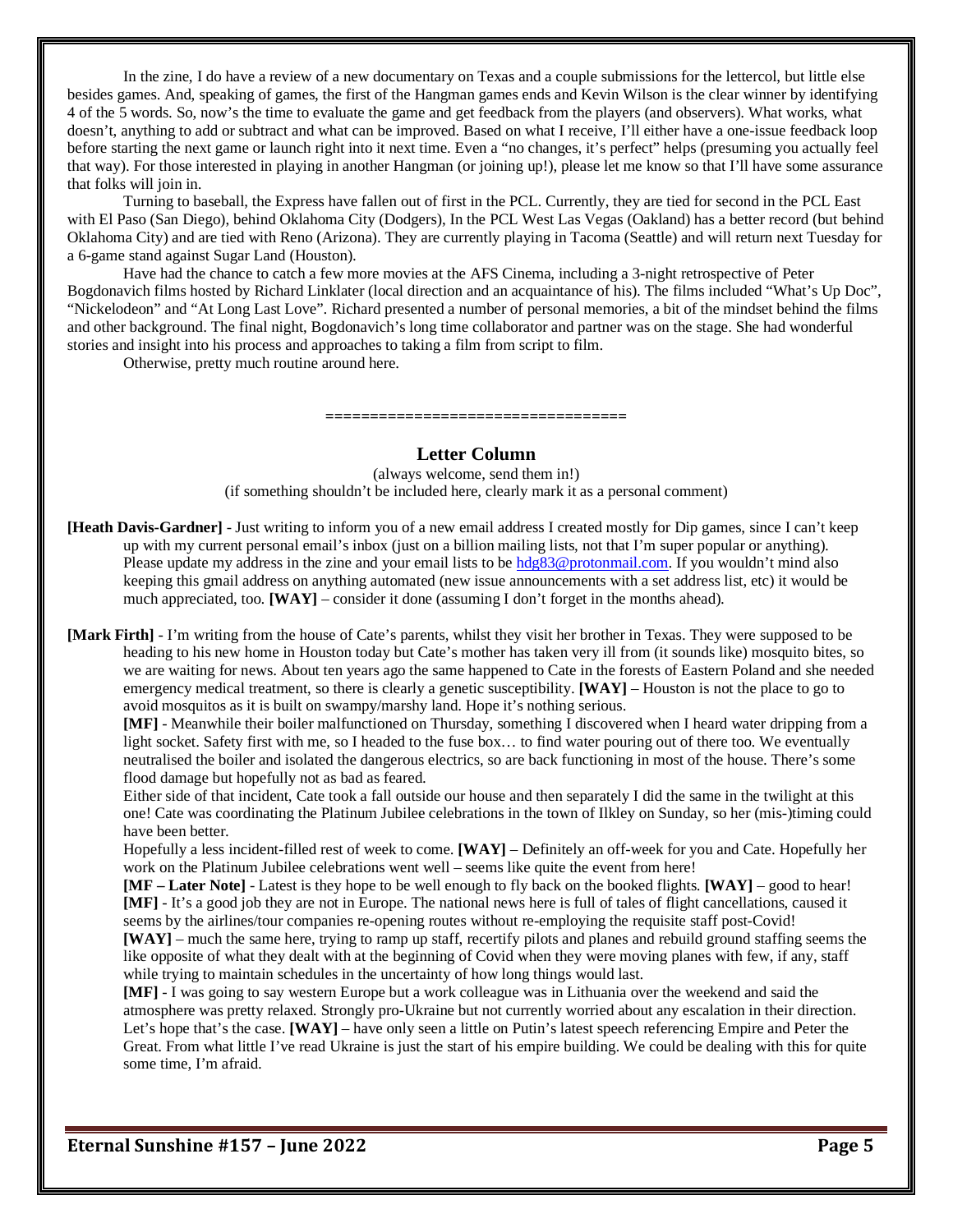# **===================================**

# **Random Review**

A new documentary on Texas was just released, narrated by Texas native Matthew McConaughey. It delves into the wildlife of the state, with grand backdrops of the wide variety of the lands across the State. It is an impressive effort, visually stunning with a score that is as sweeping as the vistas presented.

It opens with the efforts to preserve the bison within the State. In the late 1800s the Goodnights, in the Texas panhandle, saved the last five bison calves in the state. From those few animals, a bison herd has been reestablished in Texas with a count now roughly 300 and ranged in state parks. From that beginning, the movie features multiple other animals from the Blind Catfish deep in limestone caves to a resurgence of the Ocelot and Brown Bear populations. The Guadeloupe Bass and migratory birds get their spotlight. East Texas is represented by the Alligator Gar, a fish that has been around since prehistoric times.

The documentary does have an underlying purpose, not at all subtly presented. The recovery of various wildlife populations is strongly highlighted through hunting limits/bans, establishing preserves and other conservation efforts. One failure of the Texas government to protect animals, that the filmmakers emphasize, is in allowing the use of "bear" traps, amongst other tools, to control Mountain Lions. But trappers are not required to check the traps (trapped animals could die of starvation/lack of water) and, of course, traps are not species specific – they can trap or injure any animal, including protected or endangered animals.

Overall, it is an excellent movie that grandly showcases the wildlife and landscape of Texas. The heavy eco-handedness that was introduced about halfway in was a bit off putting, but I'd still highly recommend it for someone who wants to experience the breadth and width of what Texas is and the variety of wildlife that shares it with us.

#### **===================================**

### **Mini-Book Reviews**

(finished since last issue)

Moving Pictures by Terry Pratchett (1990; 408p).

Hollywood's mystique (or, as it is called on Discworld, Holy Wood) crosses the dimensional barriers and infects the psyche of the population. Drawn to Holy Wood by a compelling urge, citizens from all areas converge in a scene reminiscent of the American Gold Rush society crossed with the early (1920ish) film period. Meanwhile, the rest eagerly await the next blockbuster produced so they can sit in the theaters with their banged grains to munch (such is Pratchett's humor!).

Focusing on a few of the characters brought to into the Movie Rush, including a dog that talks, it gives a hilarious take on the whole idea of "Hollywood", movie production, expectations and stardom. Pratchett continues his masterful use of words, ideas and asides that makes a compelling and humorous story that you don't want to put down. Don't get me started on the Discworld version of famous films (I won't give things away, but the film choices and interpretation make it worth the read by itself) – see banged grains above for the idea.

Highly recommended! [May 2022]

New Mercies by compiled by Guideposts (2013; 124p).

A collection of sayings, bible verses/commentaries and reflections that I read as one per day (most less than a page, a few two pagers). If it's just to read, not really worth it. However, if you read and reflect on the entries you can draw more from the volume.

Only for the religious. [June 2022]

#### Sharpe's Triumph by Bernard Cornwell (1998; 291p).

The second of the India prequels has newly promoted Sharpe leading a troop to an outpost. While there, the camp is overrun with a slaughter of everyone but Sharpe. Afterwards, he seconded to an intelligence officer to capture the British defector who led the attack. Meanwhile his nemesis, Obadiah Hakeswill, tries another plan to take down Sharpe.

The usual intrigues, twists and events have Sharpe interwoven into the British Raj campaigns against the Mahrattas. This was a master campaign by Wellesley (future Duke of Wellington) in his early career. Also highlighted is the reality of desertion by British troops and officers to the potentially more lucrative futures with the higher paying Indian leaders (assuming they survive).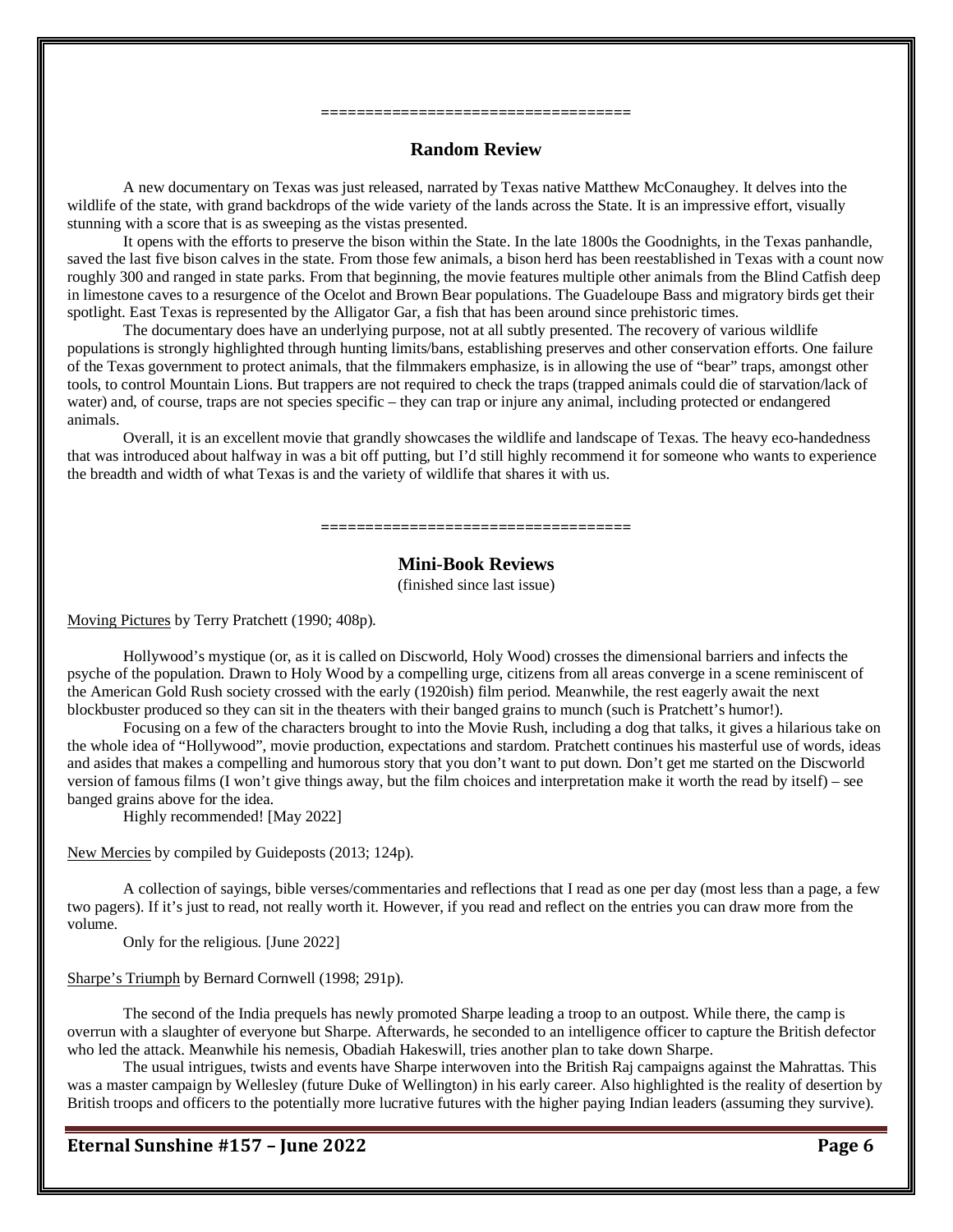Another masterpiece of the Sharpe series that had me engrossed the whole time. Highly recommended, if only for the historical information related; but, as noted with the previous book, it's better read as one of the final books of the series rather than in isolation or in a chronological reading of the Sharpe opus. [June 2022]

## **Babylon 5 Quote**

**===================================**

In "And the Rock Cried Out, No Hiding Place" – Rev Dexter: "I'd rather do something and make a mistake than be frightened into doing nothing. That's the problem today back home. Folks've been conned into thinking they can't change the world, have to accept What Is. I'll tell you something my friends. The world's changing every day. Only question is…who's doing it."

Source: But In Purple...I'm Stunning! by J. Michael Straczynski, edited by Sara "Samm" Barnes, copyright 2008.

**=================================== Updates/Corrections**

When I have updates to previous items, or corrections outside the games, they'll be here. If there are none, this section won't appear.

For those that expressed interest in Ann Richards, a new book (sounds like a coffee-table type) is coming out next week (book release event at the Austin Public Library on June 16 if anyone's interested and in town). It is titled The One Ann Only: Wit and Wisdom from Ann Richards and "features 33 memorable Richards one-liners and 75 images of the beloved Texas governor throughout her life." (excerpt from the June 10, 2022 issue of *The Austin Chronicle*, page 27).

**===================================**

## **Game Section**

Everyone Plays Games: Hangman, By Definition; Facts in Five

Game Openings: Breaking Away (Kent, Burgess, Smith; Firth - minimum 6 players needed) Standard Choice (Smith, Maslen, Firth - minimum 4 players needed) Grey-Press Gunboat – countries, and their capital cities, restricted to each player (no preference lists) (2 of 7)

Possible Game Openings: Breaking Away Variants; Suggestions accepted for other games to offer.

Standbys: Breaking Away (x1); Gunboat Diplomacy (x2)

Rules for Breaking Away. Breaking Away Variants and Choice available on the Variable Pig website (variablepig.org)

**+++++++++++++++++++++**

### **"Round Rock Express"**

(No-Press Gunboat, Game #1) MN: 2021Crb32

Note – while doing final review of the issue last time, I realized that in reporting just the Autumn and Winter results I didn't have a list of existing units in the issue. So, rather than forcing the players to pull up the previous issue for those locations, I quickly typed them in. In doing so, I converted the German A Bel to F Bel. However, it was reported early and all players were duly notified in a timely manner (locations were correct in the previous issue when original orders were submitted).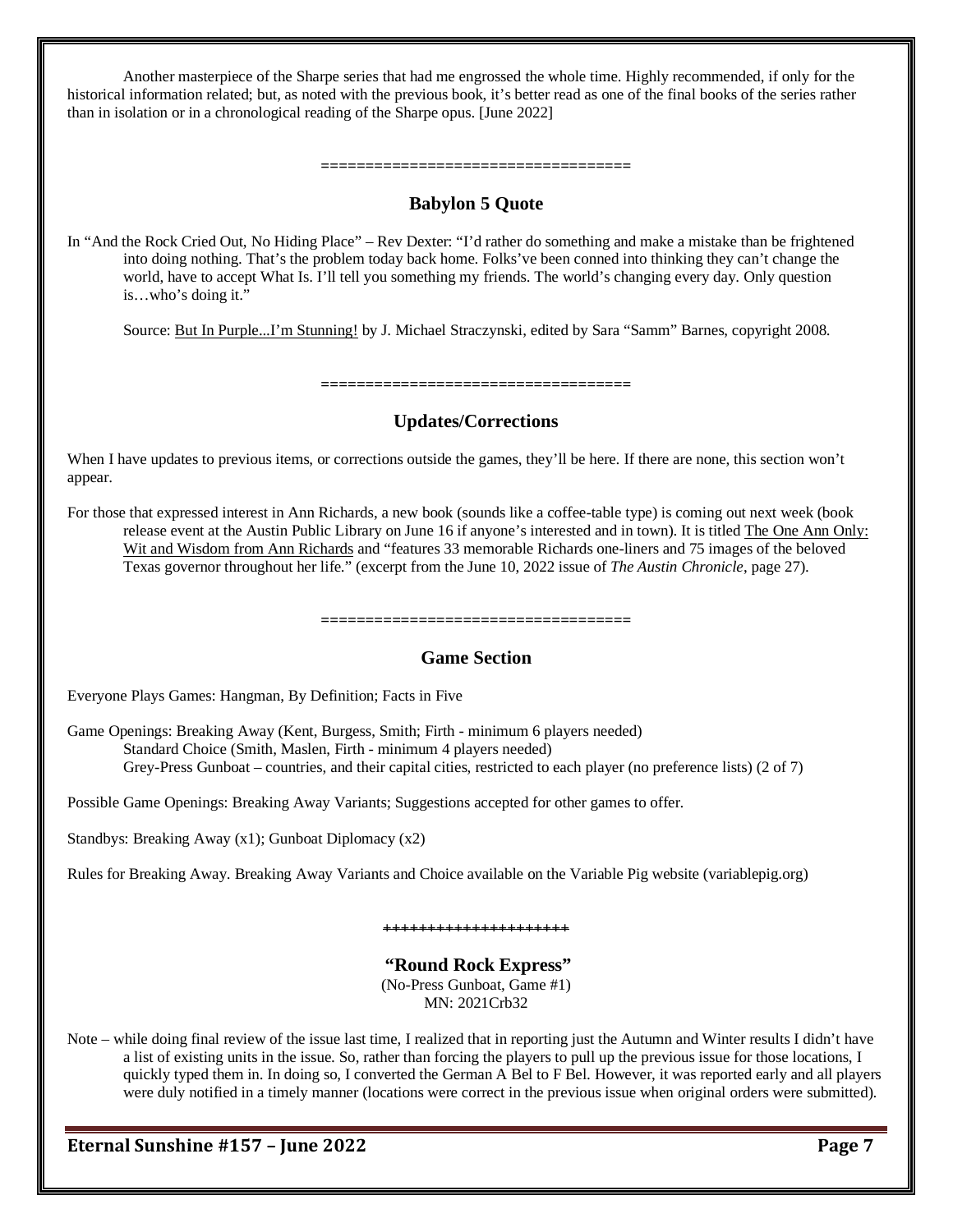#### Spring 1904

Austria: F GRE-aeg, A BUL s a sev-rum, A TRI s ita a ven-tyl (nso), A BUD s a sev-rum, A sev-RUM, A VIE s ita a ven-tyl (nso) England: F nwy-NTH, F SPA(NC) s fre a par-gas (nso), F POR s f spa(nc), A edi-YOR, F lon-ENG, A lpl-WAL France: A MAR-spa, A par-PIC, A GAS s a mar-spa Germany: F bal-DEN, A bel-BUR, A MUN s a bel-bur, A MOS s a war, F SWE s f bal-den, A WAR s a ber-sil, A kie-RUH, A ber-SIL Italy: F EME c a tun-syr, A tun-SYR, A ven-PIE, F ION c a tun-syr Russia: F BLA-con, A ukr-SEV Turkey: A SMY hold, F CON s f aeg, F AEG hold

Supply Center Count

| Austria: Bud, Tri, Vie, Ser, Gre, Bul, Sev           | $=7$  |
|------------------------------------------------------|-------|
| England: Edi, Lpl, Lon, Nwy, Por, Spa                | $= 6$ |
| France: Mar, Par, Bre                                | $=$ 3 |
| Germany: Ber, Kie, Mun, Den, Hol, Swe, War, Bel, Mos | $= 9$ |
| Italy: Nap, Rom, Ven, Tun                            | $=4$  |
| Russia: StP, Rum                                     | $= 2$ |
| Turkey: Ank, Con, Smy                                | $=$ 3 |
| Neutral: none                                        |       |

#### Next Due Fall 1904

Note – Split seasons are granted when 2 or more requests are received if 4+ players; 3 or less requires only 1.

#### **+++++++++++++++++++++**

### **Hangman, By Definition**

This is a five round game, with each round consisting of a variable number of turns. The winner will be the person who wins the most rounds, with a tie breaker being fewest total number of turns in those winning rounds. Second tie breaker will be the most number of letters guessed (by total count revealed, not by individual letter).

Each round will consist of identifying a word of at least six letters. Along with each word will be the first definition given. All words and definitions will be identified by blank spaces. Words and definitions are verified in a dictionary that was my high school graduation gift (slight hint to those who might want to find the edition).

The goal is to guess the word in as few turns as possible. Each turn, all players will submit one letter to be revealed. The letter submitted by the most players will be the letter revealed in the next turn. Ties will be broken by a randomized method. Additionally, each player should submit a guess for the word. Once the word is correctly identified (spelling is important), that round will end and a new round will begin. All players who guess the word in the same turn will share in the win for the round. If the word is not guessed by the end of six turns with no letter being revealed, no one will win the round.

Along with revealing letters in the word, letters will be revealed in the definition. There are no bonus points for guessing any part of the definition, it is only there to help players figure out the word. No guesses about parts of the definition will be confirmed or displayed except by the letter revealed in that round. The letters "E" and "S" can never be chosen as the letter to be revealed.

Game 1, Round Five, Turn 4:

Letter Votes: doesn't matter Revealed: n/a

Words Guessed: (Firth) Harbor; (Kent) Marker; (Lischett) **Barter**; (Maslen) **Barter**; (O'Hara) Larder; (Smith) Parser; (Wilson) **Barter**

Solution: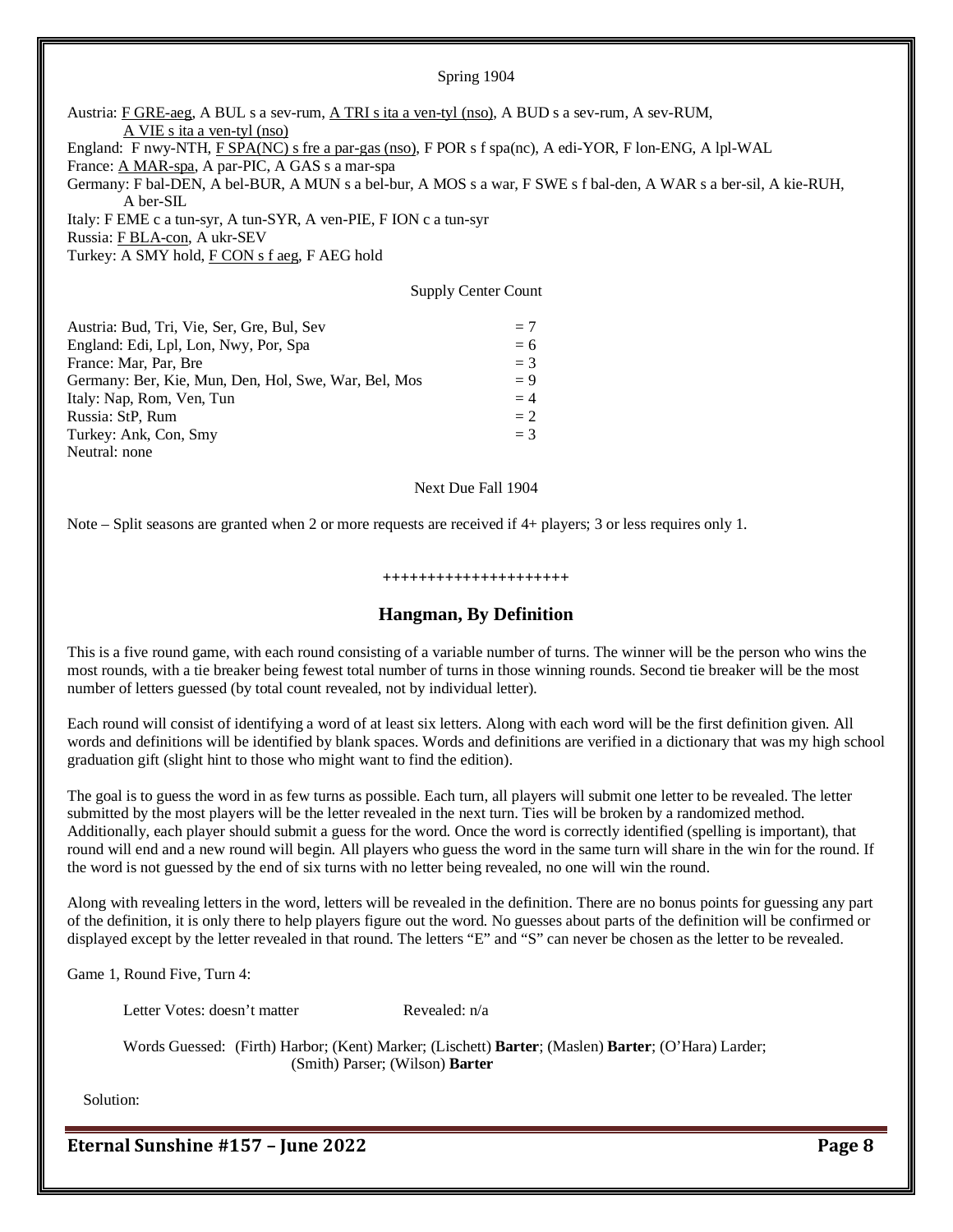Word: BARTER (6)

Definition: TO (2) TRADE (5) GOODS (5) OR (2) SERVICES (8) WITHOUT (7) THE (3) EXCHANGE (8) OF (2) MONEY (5)

Never Revealed: E, S Already Revealed: A, L, R

Words Previously Guess in this Game: Bamboo, Banger, Banner, Barrow, Dragon, Eatery, Garden, Japery, Letter, Magnet, Mirror, Patrol, Pencil, Ravish, Sketch, Theory, Veneer, Winter, Wordle

 Game Words Correctly Guessed: Infinitesimal (Davis-Gardner, Firth, Kent, Smith, Wilson); Triclinium (Firth, Maslen, Smith, Wilson) Chummy (Wilson) Region (Firth, Kent, Lischett, Maslen, Smith) Barter (Lischett, Maslen, Wilson)

Which leads to the end of this game (consists of five word rounds). In the final tally of correct guesses, we have:

1 - Heath Davis-Gardner 2 – Doug Kent, Andy Lischett 3 – Mark Firth, Dane Maslen, Richard Smith

4 – Kevin Wilson

Leaving **Kevin Wilson** at the top of the leaderboard for Game 1 of Hangman

Player Comments:

**[Andy Lischett]** – To trade goods or services between two turtle doves.

**[Dane Maslen]** – Could the definition be something like "to trade goods or -R--- --- - exchange of ---"? Aha! Goggling for "barter trade exchange" gives me a hit that explains bartering as "an act of trading goods or service between two or more parties without the use of money – or a monetary medium, such as a credit card." That means I flesh the definition out to "to trade goods or service without the exchange of money." Looks pretty convincing to me.

Redacted Comments from Previous Rounds -

Turn One

**[Dane Maslen]** – I suppose it's quite likely that the first word in the definition is 'AN', in which case we're after a noun again, but I must remember to revisit this assumption later.

Turn Three:

**[Andy Lischett]** – My first choice was "catnip" but the first word of the definition is likely TO, which makes this a verb. Maybe not.

**[Dane Maslen]** – SO, the first word of the definition isn't AN. Perhaps it's TO, in which case we're looking for a verb.

#### **+++++++++++++++++++++**

# **FACTS IN FIVE**

**<sup>[</sup>Kevin Wilson]** – I think the first part of the definition is: "To trade goods or services" but I don't have the rest yet. [Later] - To trade goods or service without the exchange of money.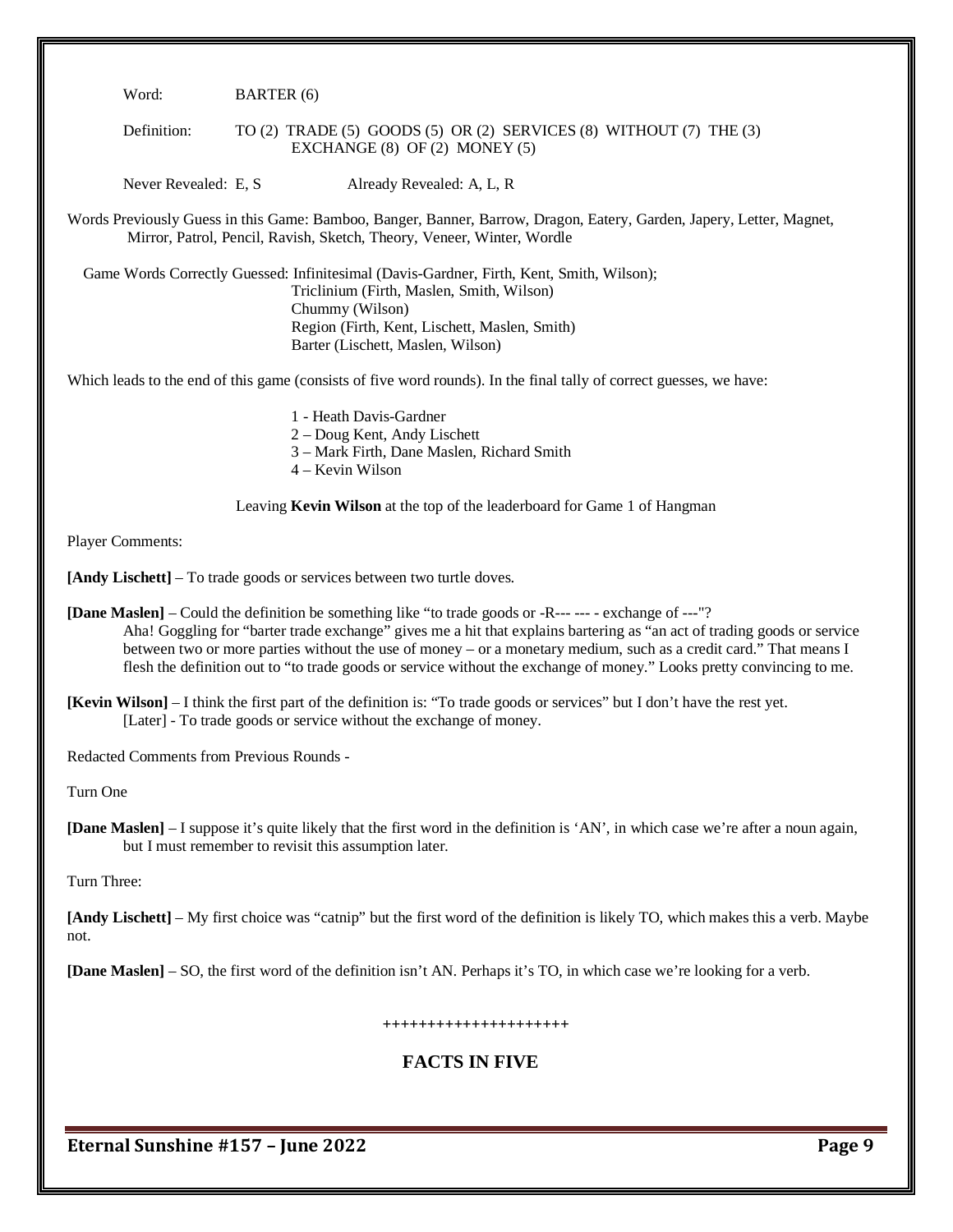Rules: There will be five rounds, the cumulative high score at the end of the fifth round will be the winner. Anyone may join anytime with a starting score matching the lowest total from the previous round. Anyone missing a round will add the lowest score of that round.

Each round will consist of five categories and five letters. Each player submit may an entry for each category which has a key word that starts with each of the letters (twenty-five total entries). Key words are generally the first word; however articles (the, a, etc.) and modifiers ("red" in red bicycle for "R" in "mode of transportation" or "general" in General Lee for "G" in "Military Leaders") are not key words. A word in the category may not be the key word ("bank" in "Bank of America" for "B" in the category "Banks"). For given names, the last name is the key word, if married it will be their post-marriage last name. However, in the case of commonly used stage names, that name should be used (in a category of female singers, "Q" could be "Queen Latifa" and "Cher" for "C"). An entry may only be used once per round. Please clearly identify which individual you are using as your answer if there are multiple potential people with a given name. For instance, if the category is American Presidents, answering Washington is fine as there is only one; however, if you decided to use Bush you need to indicate whether you are submitting the father or the son. Unclear answers will be matched to score the least points. Using the Bush example, if one person submitted "Bush" and three people submit "George W. Bush" the latter would score 2 points and the former 1.

One point will be scored for each entry that unarguably meets the letter and category. An additional point will be added if anyone else also uses the same valid entry for the same category. Maximum possible score in a round is 50 with a lowest possible score of 25, presuming an individual submits a valid entry for each category and letter in that round.

Research is allowed, collaboration between players is not.

#### **Game Five, Round Two**

**Bolded** - Scores 2 points for matching another entry; Crossed Out - scores 0 points; otherwise scores 1 point.

**REMINDER** - Last names are generally the key word, not first names.

| Players                         | H                               | I                                 | K                                      | L                                          | S                                              |
|---------------------------------|---------------------------------|-----------------------------------|----------------------------------------|--------------------------------------------|------------------------------------------------|
| Large Non-American Manufacturer |                                 |                                   |                                        |                                            |                                                |
| Mark Firth                      | Hesteel                         | Ineos                             | SIX5SIX                                | Lactalis                                   | <b>SAAB</b>                                    |
| Doug Kent                       | Huawei                          |                                   | Icons Beauty Group Khodro Kaveer Lifan |                                            | <b>Samsung Electronics</b>                     |
| Andy Lischett                   | Honda                           | Iveco                             | Kia                                    | LG                                         | <b>Samsung</b>                                 |
| Walt O'Hara                     | Heroux-Devtek                   | Int Poly Group                    | <b>Keymer Tiles</b>                    | Lindstrand Bal                             | Sentinel Waggon Works                          |
| Kevin Wilson                    | Huawei                          | Imp Chem Ind                      | <b>Kia Motors</b>                      | <b>LG</b> Electronics                      | <b>Samsung</b>                                 |
| Celebrated American Singer      |                                 |                                   |                                        |                                            |                                                |
| Mark Firth                      | <b>Whitney Houston</b> Ice Cube |                                   |                                        | Beyonce Knowles Loretta Lynn Frank Sinatra |                                                |
| Doug Kent                       | <b>Whitney Houston</b>          | Janis Ian                         | <b>Beyonce Knowles</b>                 |                                            | Jennifer Lopez Frank Sinatra                   |
| Andy Lischett                   | Lena Horne                      | Julio Iglesias                    | Lenny Kravitz                          | Lady Gaga                                  | <b>Frank Sinatra</b>                           |
| Walt O'Hara                     | Levon Helm                      | Iggy Pop                          | <b>BB</b> King                         | Patti LeBelle                              | Patti Smith                                    |
| Kevin Wilson                    | <b>Whitney Houston</b> Ice Cube |                                   | Alicia Keys                            | John Legend                                | <b>Bruce Springsteen</b>                       |
| Living Fiction Writer (Novels)  |                                 |                                   |                                        |                                            |                                                |
| Mark Firth                      | Mark Haddon                     | Eowyn Ivey                        | <b>Stephen King</b>                    | Penelope Lively                            | Gary Shteyngart                                |
| Doug Kent                       | Robin Hobb                      | Kazuo Ishiguro                    | <b>Stephen King</b>                    | Scott Lynch                                | <b>RL</b> Stine                                |
| Andy Lischett                   | Anthony Horowitz Glenn Ickler   |                                   | <b>Stephen King</b>                    | John Lescroart                             | John Sandford                                  |
| Walt O'Hara                     | Barbara Hambly John Irving      |                                   | <b>Stephen King</b>                    | Dennis Lehane                              | <b>Brandon Sanderson</b>                       |
| Kevin Wilson                    | Peter F Hamilton John Irving    |                                   | <b>Stephen King</b>                    | Sharon Lee                                 | Danielle Steele                                |
| Inventor/Discoverer             |                                 |                                   |                                        |                                            |                                                |
| Mark Firth                      | <b>Fritz Haber</b>              | <b>Daisuke Inoue</b>              | M Kalashnikov Otto Lilienthal          |                                            | Adolphe Sax                                    |
| Doug Kent                       | <b>Fritz Haber</b>              | <b>Ub</b> Iwerks                  | Mary Kenner                            | Antoine Lewis                              | <b>Thomas Savery</b>                           |
| Andy Lischett                   | <b>Walter Hunt</b>              | <b>Ub Iwerks</b>                  | Dean Kamen*                            | Lewis Latimer*                             | James H Spangler**                             |
| Walt O'Hara                     | $\Leftrightarrow$               | <b>Daisuke Inoue</b>              |                                        | M Kalashnikov Lumiere Brothers Jonas Salk  |                                                |
| Kevin Wilson                    | C Huygens                       | <b>Daisuke Inoue</b>              |                                        |                                            | Raymond Kurzweil Hedy Lamarr George Stephenson |
| Crustacean                      |                                 |                                   |                                        |                                            |                                                |
| Mark Firth                      |                                 | Hairy Hermit Crab Imperial Shrimp | Krill                                  | Lobster                                    | <b>Spider Crab</b>                             |
| Doug Kent                       | <b>Hermit Crab</b>              | <b>Imperial Shrimp</b>            | $\mathord{<}$                          | Longarm Prawn Spider Crab                  |                                                |
| Andy Lischett                   | Hooded Shrimp Isopods           |                                   | Krill                                  |                                            | Lysmata amboinesis Seed Shrimp                 |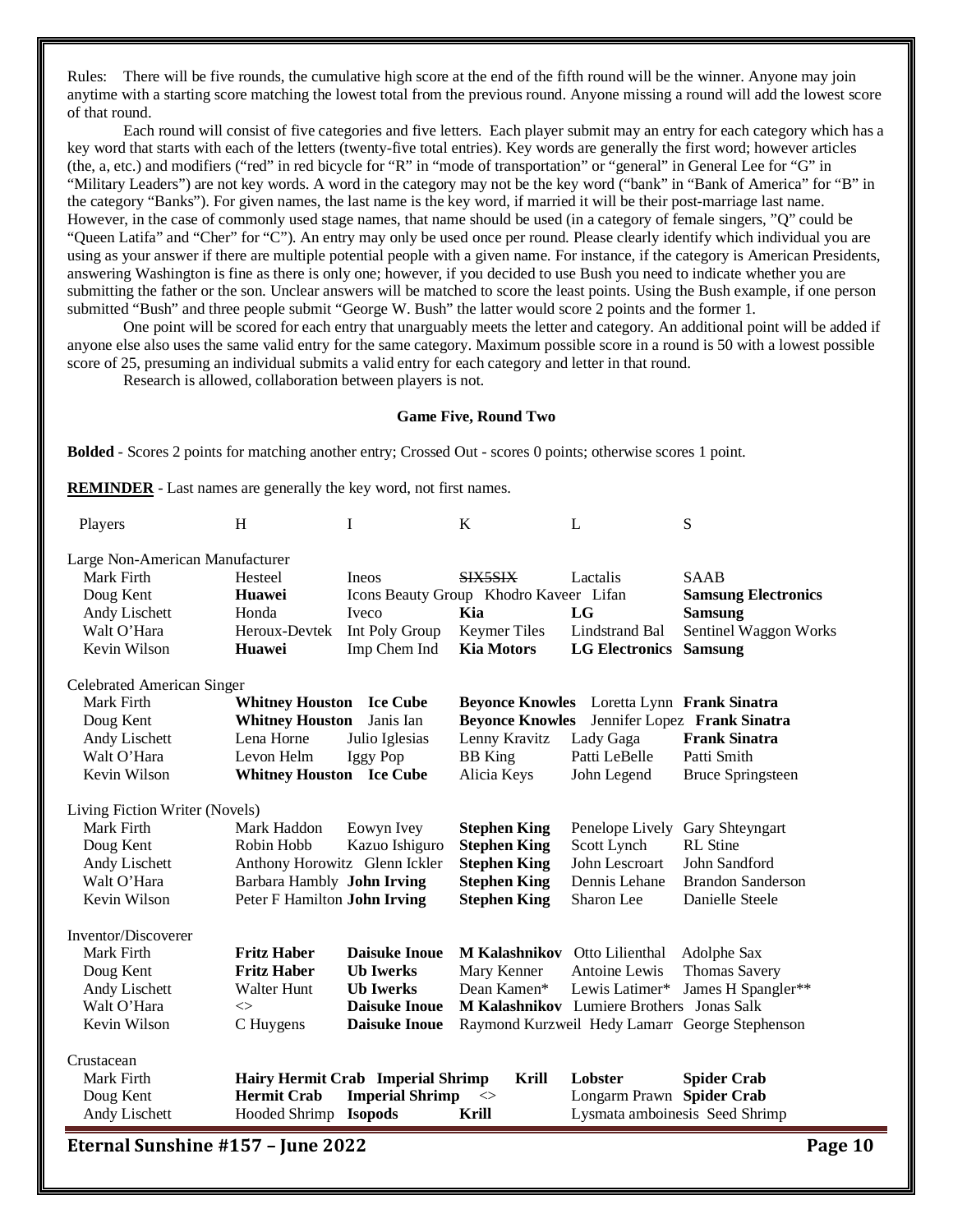| Walt O'Hara  | <b>Hermit Crab</b> | <b>Imperial Shrimp</b> King Crab |       | Lesser Blue Crab Souther |         |
|--------------|--------------------|----------------------------------|-------|--------------------------|---------|
| Kevin Wilson | <b>Hermit Crab</b> | <b>Isopods</b>                   | Krill | Lobster                  | Scallop |

Crab Southern Rock Lobster

Note – for allowed and disallowed answers, please feel free to correct me!

Notes on **Mark's** Answers: Mark notes – Hesteel (steel, PRC); Incos (chemicals, UK); SIX5SIX (clothing, IND) is disallowed as it doesn't start with a "K"; Lactalis (dairy, FRA); SAAB (aerospace, SWE); Fritz Haber (ammonia synthesis); Daisuke Inoue (karaoke machine); M Kalashnikov is Mikhail Kalashnikov (firearms); Otto Lilienthal (hand-glider); Adolphe Sax (saxophone);

Notes on **Walt's** Answers: Walt expands on his entries - Heroux-Devtek, Canada, Aerospace; Int Poly Group is Intertape Polymer Group, Canada, Packaging Manufacture; Keymer Tiles, England, Roof Tiles; Lindstrand Bal is Lindstrand Balloons, England, Hot Air Baloons and Aerostats; Sentinel Waggon Works, England, Locomotive Cars; Levon Helm, The Drummer and Voice of "The Band"; Iggy Pop, American Proto-Punk; BB King, lengendary American Blues Singer; Patti LeBelle, American Pop Star, Gospel Singer; Patti Smith, American Poet, Vocalist Artist \*and not celebrated nearly enough; Barbara Hambly, Horror/Fantasy novelist, US (**WAY**: and author of an excellent historical mystery series around Benjamin January) **WO**: John Irving, US/Canadian Author, wrote World According to Garp; Stephen King, Horror Novelist, US; Dennis Lehane, Crime Novelist, US; Brandon Sanderson, F/SF Novelist, US; Daisuke Inoue (JP), Karaoke Machines; Thomas Jennings (US), dry cleaning; M Kalashnikov is Mikhail Kalashnikov (SU), the AK47 and 74; Lumiere Brothers (FR), Cinematographe Machine; Jonas Salk MD (US)m Polio Vaccine; Hermit Crab (various types); King Crab (we used to fish for these in Alaska…grueling work)

Notes on **Kevin's** Answers: Imp Chem Ind is Imperial Chemical Industries; C Huygens is Christiaan Huygens

General Player Comments:

**[Mark Firth] –** Regarding last issue's entry of "OOTW Day" as a recognized US holiday, Mark notes – "OOTW Day" was humorous – or a wish! **WAY** – Anyone who wishes to create an OOTW Day is welcome to do so; however, I think it'll be an uphill fight to gain any official recognition by a governmental entity.

**[Andy Lischett]** – \* - these two answers came courtesy of Jeopardy a couple of days ago. \*\* - I found Spangler while looking up "Hoover vacuums", assuming that someone named Hoover invented it. Nope. James Henry Spangler was a janitor who invented the upright vacuum for work and gave one to his cousin Susan. Susan's husband – William Henry Hoover – like it and bought the patent. **[WAY]** – If I recall correctly, Spangler's initial version of the vacuum had to be hauled around in the bed of a truck and the hoses stretched into the building to actually "vacuum". But, I could be confusing it with a similar invention.

**[AL]** - Regarding last issue's entry of "Oji" for a Royal Title, Andy notes – I couldn't find Oji either, except in the Wikipedia list [appended to the end of the Email] where I originally saw it under "Imperial, royal and noble ranks." **[WAY]** - I finally found the page you referenced and it is there; however, I can't find it anywhere else. As I, personally, take anything from Wikipedia with a grain of salt and only use material found there if I have something else to corroborate it, I'm staying with disallowing the term.

**[Kevin Wilson]** – Once again my lack of a full appreciation of music hurts. I had to just go with pop singers as I really don't know much else. **[WAY]** – doesn't seem to have worked out that poorly for you. **[KW]** – Overall, a little more forgiving subjects than the last couple of turns.

#### **Game Five, Round Three**

Letters: A D K U Categories: American Mountain Peak; Book of the Old Testament (Christian Bible); Catholic Saint; Animated Cartoon Character; 21<sup>st</sup> Century Noted Military Figure

#### **Current Standings**

| Scores by Category | 1st | 2nd | 3rd | 4th | 5th | Now |       | Previous       | Total |
|--------------------|-----|-----|-----|-----|-----|-----|-------|----------------|-------|
| Doug Kent          |     |     |     |     |     |     | $\pm$ | 36<br>$\equiv$ | 71    |
| Andy Lischett      |     | o   |     |     |     | 33  | $\pm$ | 36<br>$=$      | 69    |
| Kevin Wilson       |     |     |     |     |     | 38  |       | 26<br>$=$      | 64    |
| Mark Firth         |     |     |     |     | 10  | 37  |       | 24<br>$=$      | 61    |
| Walt O'Hara        |     |     |     |     |     | 30  | $\pm$ | 30<br>$\equiv$ | 60    |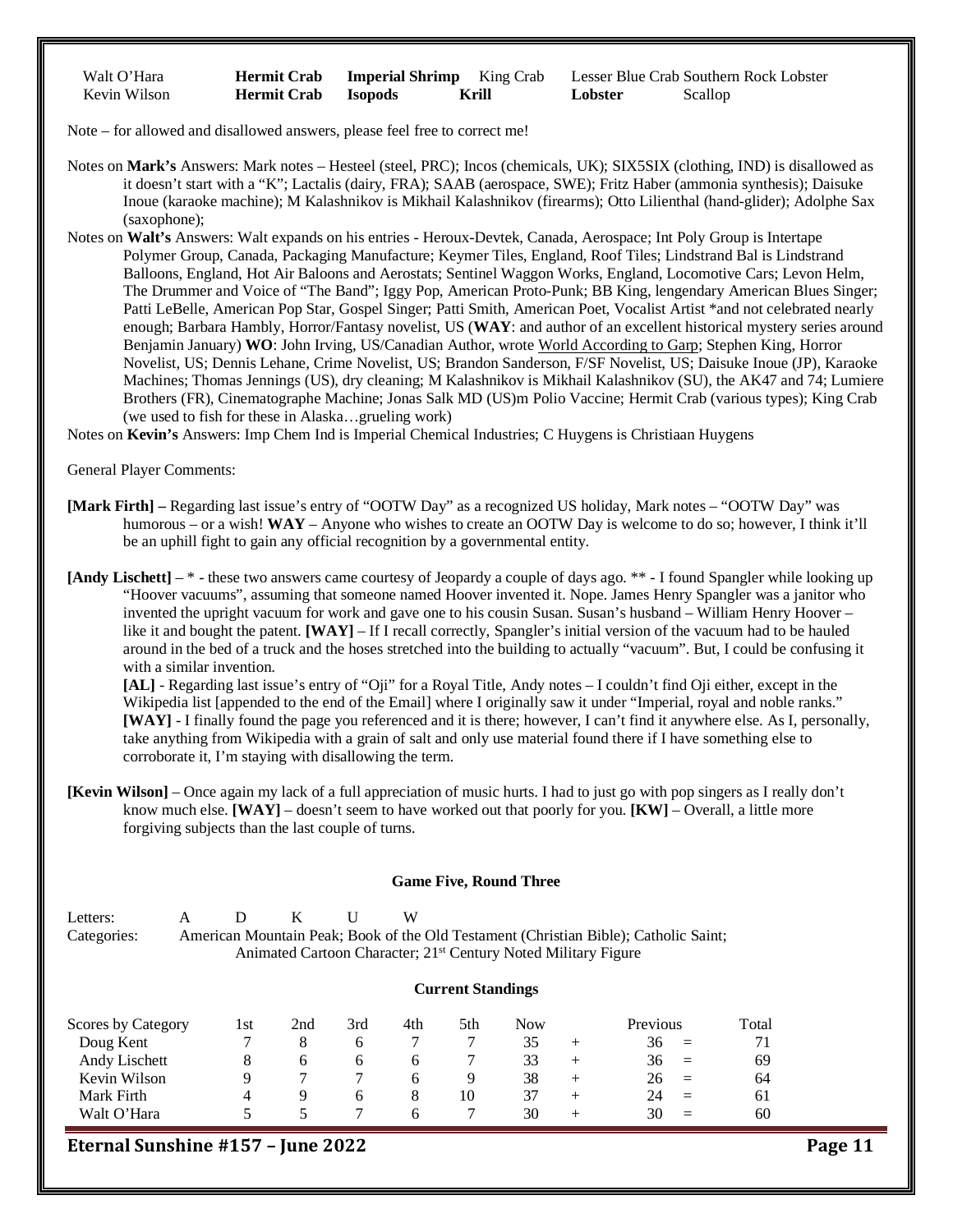#### **===================================**

### **Deadline for the Next Issue of Out of the WAY:**

# **July 6, 2022 at noon Central US Time Zone See You Then!**

Game entries, letters of comment and other material can be sent to:

wandrew88 at gmail.com; or by post to: W. Andrew York; POB 201117; Austin TX 78720-1117

# **Eternal Sunshine Game Section**



**Austria: Andy Lischett –** [andy@lischett.com](mailto:andy@lischett.com) **–** F Adriatic Sea – Apulia, A Bulgaria – Constantinople, F Ionian Sea - Tyrrhenian Sea, A Serbia Hold, F Trieste – Albania, A Tuscany – Rome, A Venice Supports A Tuscany - Rome.

**England: Paul Milewski –** [paul.milewski@hotmail.com](mailto:paul.milewski@hotmail.com) **–** Retreat F English Channel - Irish Sea..

A Edinburgh – Liverpool, F Irish Sea Supports A Edinburgh – Liverpool, F Wales Supports A Edinburgh - Liverpool. **France: Brad Wilson -** [fullfathomfive675@gmail.com](mailto:fullfathomfive675@gmail.com) **-** F Brest Supports F Spain(sc) - Mid-Atlantic Ocean, F English Channel - London (\*Fails\*), A Marseilles - Burgundy (\*Fails\*), A Picardy – Paris,

F Spain(sc) - Mid-Atlantic Ocean.

**Germany: Heath Davis-Gardner –** [hdg83@protonmail.com](mailto:hdg83@protonmail.com) – A Belgium – Picardy,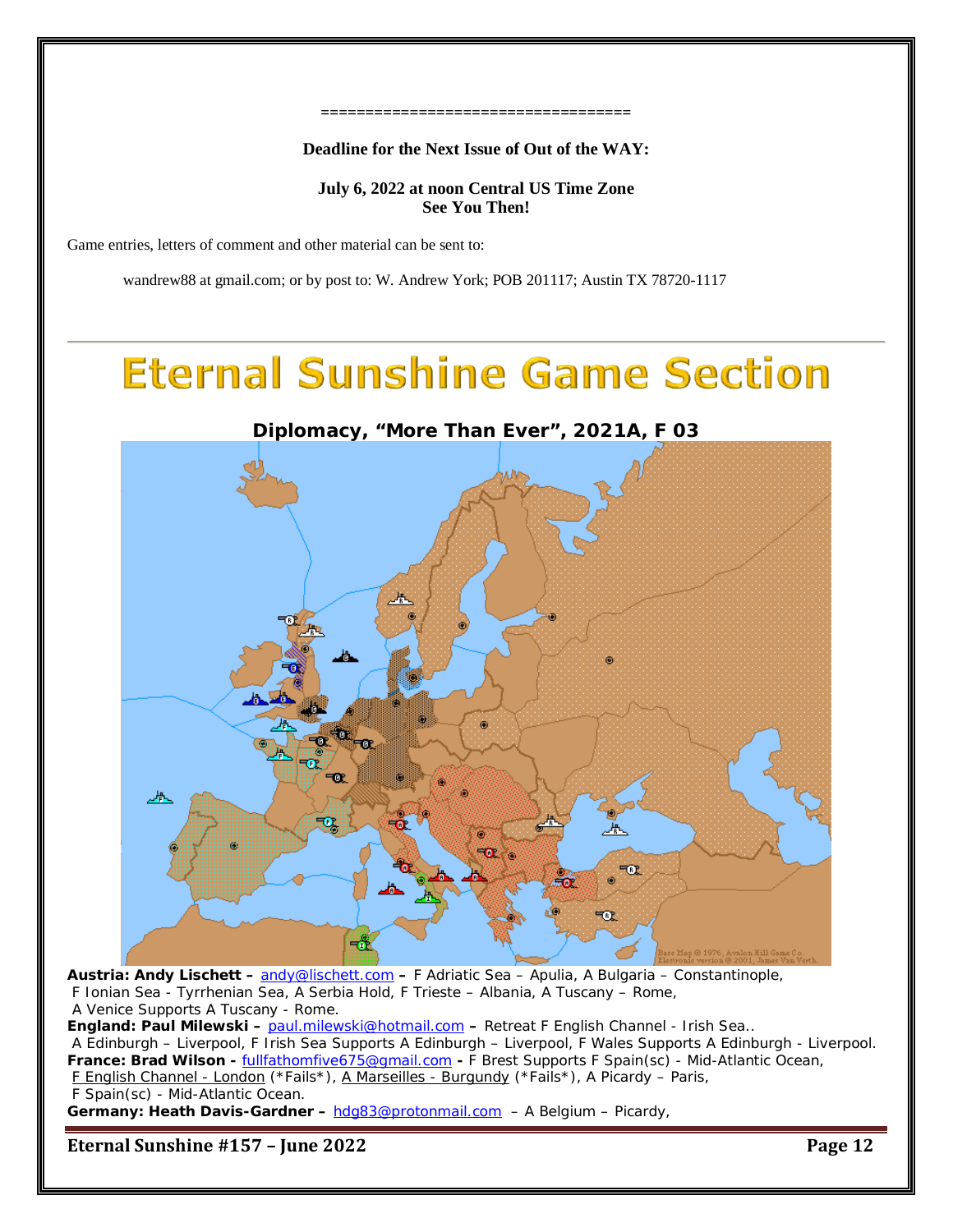A Burgundy Supports A Belgium - Picardy (\*Cut\*), A Holland – Belgium,

F North Sea Supports F Yorkshire – London, A Ruhr Supports A Holland – Belgium, F Yorkshire - London.

**Italy: John David Galt** – [jdgalt@att.net](mailto:jdgalt@att.net) **-** Retreat F Ionian Sea - Tyrrhenian Sea.. A Rome Hold (\*Disbanded\*), A Tunis Supports F Ionian Sea - Sargasso Sea (Impossible), F Tyrrhenian Sea - Naples.

**Russia: Simon Langley-Evans -** [slangers1964@gmail.com](mailto:slangers1964@gmail.com) **-** A Ankara Supports A Armenia – Smyrna,

A Armenia – Smyrna, F Black Sea Supports A Bulgaria – Constantinople,

A Clyde Supports F Norwegian Sea – Edinburgh, F Norwegian Sea – Edinburgh, F Rumania Hold, F Skagerrak - Norway.

**Turkey: Jack McHugh -** [jwmchughjr@gmail.com](mailto:jwmchughjr@gmail.com) **–** A Constantinople Supports F Smyrna (\*Disbanded\*), F Smyrna Supports A Constantinople (\*Dislodged\*, retreat to Aegean Sea or Eastern Mediterranean or Syria or OTB).

# **Please note Heath's new email address!**

### **Supply Center Chart**

| Austria: | Budapest, Bulgaria, Constantinople, Greece, Rome, Serbia, Trieste, |          |
|----------|--------------------------------------------------------------------|----------|
|          | Venice, Vienna=9                                                   | Build 2  |
| England: | $Liverpool = 1$                                                    | Remove 2 |
| France:  | Brest, Marseilles, Paris, Portugal, Spain=5                        | Even     |
| Germany: | Belgium, Berlin, Denmark, Holland, Kiel, London, Munich=7          | Build 1  |
| Italy:   | Naples, $Tunis=2$                                                  | Even     |
| Russia:  | Ankara, Edinburgh, Moscow, Norway, Rumania, Sevastopol, Smyrna,    |          |
|          | St Petersburg, Sweden, Warsaw=10                                   | Build 3  |
| Turkey:  | $None = 0$                                                         | OUT!     |

**PRESS**

**BORDEAUX**: A cowering government, relocated here, is going through the city's wine cellars as fast as possible. "Leave nothing for the Germans!" is the cry.

# **Deadline for W 03/S 04 is July 9th at 7am My Time**

# **Where in the World is Kendo Nagasaki?**

**The Rules were in Eternal Sunshine #131, read them if you want a detailed explanation and examples. Basically, this is a guessing game, trying to guess the mystery person and their location (both chosen by me before the game started). Closest guess gets a public clue and notification they were the closest. Everyone else sees the clue but has to figure out on their own who was the closest that turn.**

**Turn 1**

**Kevin Wilson:** Ralph Waldo Emerson in Stony Rapids,

Saskatchewan, Canada

**Simon Langley-Evans:** Theodore Roosevelt in Cork, Ireland

**Richard Smith**: Alice Cooper in Alice Springs, Australia

**David Burgess**: Vladimir Putin in Hell, Michigan

**John David Galt**: Elon Musk in Kourou, French Guiana

**Andy Lischett**: Lee Van Cleef in Fairbanks, Alaska

**Tom Howell**: Nathaniel Parker in New Scotland Yard, London

**Brad Wilson**: Josh Hawley in Antwerp, Belgium

**Dane Maslen**: Volodymyr Zelensky in Kyiv, Ukraine

**Jack McHugh**: David Koresh in Wako, Texas

**Mark Firth**: Mortimer Mouse, in Hoboken. New Jersey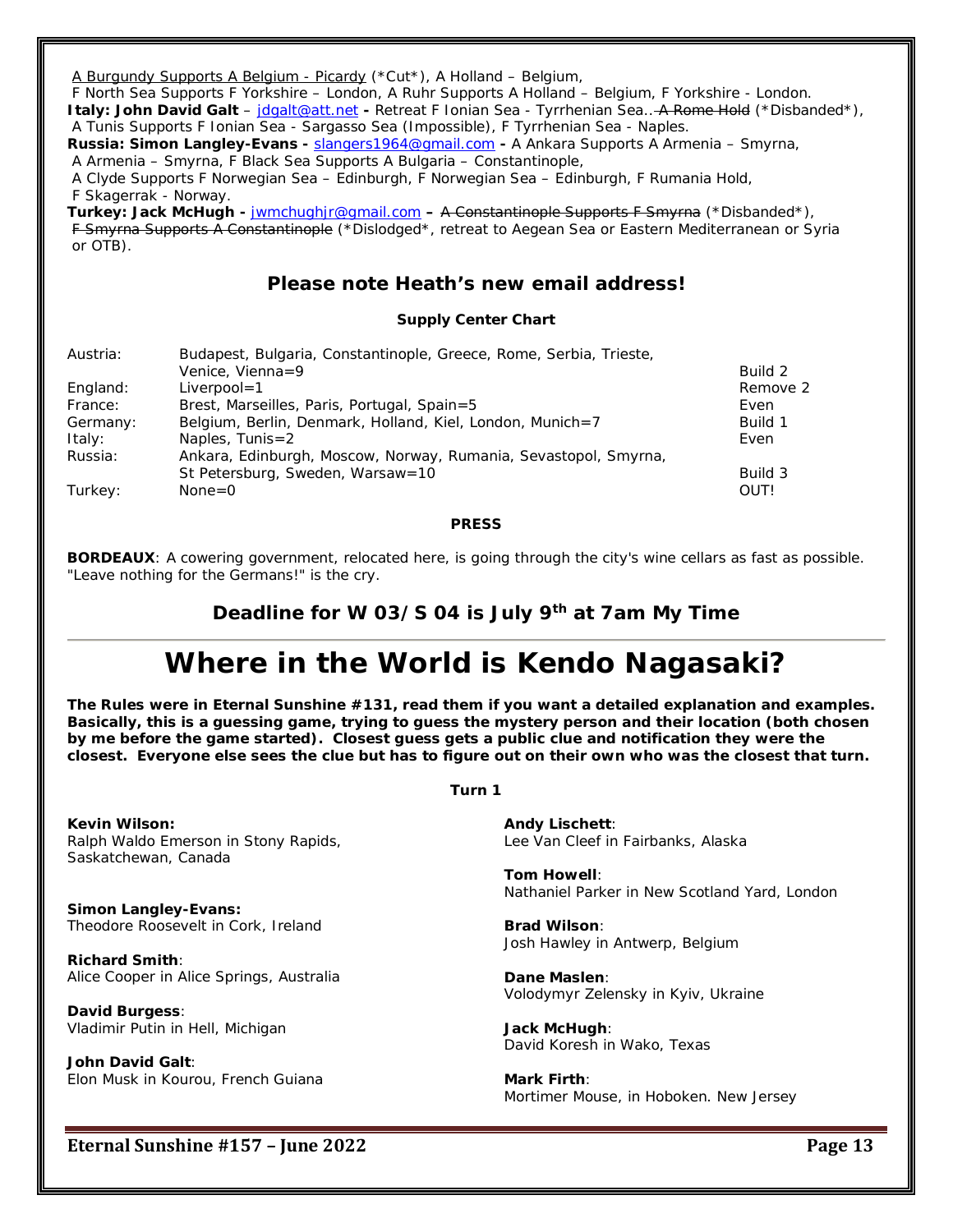#### **Hint to Person Placed Closest to Me**: *I'm dead, you're not. Right chromosome.*

#### **Turn 2**

**John David Galt**: George Herbert Walker Bush in Mar-a-Lago, Florida

**Brad Wilson**: William Ewart Gladstone in Yerevan, Armenia

**David Burgess**: Genghis Khan in Sidney, Australia

**Dane Maslen**: Neil Armstrong in Hanoi, Vietnam

**Richard Smith**: Che Guevara in La Paz, Bolivia

**Simon Langley-Evans**: Charles Darwin is in Berlin, Germany **Tom Howell**: Saparmurat Atayevich Niyazov in Balkanabat, Turkmenistan

**Andy Lischett**: James Monroe in Oslo, Norway

**Jack McHugh**: Alexander Graham Bell in Munich, Germany

**Kevin Wilson**: Albert Einstein in Perth, Australia

**Mark Firth**: Christian Bale, in Vejle, Denmark.

**Hint to Person Placed Closest to Me**: *We were born in the same country. I died nearly 400 years before you were born.* 

#### **Turn 3**

**John David Galt**: Sir Francis Drake in Sebastopol, California

**Simon Langley-Evans**: King John of England in Warsaw, Poland

**Tom Howell**: John Burley in Rumbek, Lakes State, South Sudan

**Richard Smith**: Humayun in Kabul, Afghanistan

**Dane Maslen**: Sir John Donne in Akkystau, Kazakhstan **Andy Lischett**: William de Greystoke in St. Petersburg, Russia

**David Burgess**: William Shakespeare in Hiroshima, Japan

**Kevin Wilson**: Richard II in Tbilisi, Georgia

**Mark Firth**: Richard of York in Plovdiv, Bulgaria

**Brad Wilson**: Chaucer in Teheran, Iran

**Jack McHugh**: Galileo Galilei in Guangzhou, China

**Hint to Person Placed Closest to Me**: *Right country. I knew relatives of yours, but died before your 20th year.*

# **Deadline for Turn 4 is July 9th at 7am My Time**

# **By Almost Popular Demand**

I've run this game (or By Popular Demand, of which this is a variant) a number of times in Eternal Sunshine. The rules are simple: I supply you with five categories. You send in an answer, trying to choose the answer which will match with other people's but NOT be the most popular. Research IS permitted. You get one point for each person who submitted the answer you gave, including yourself*. However, the most popular answer in every category scores ZERO*. So, if you and two other people send in the same answer that's three points. You also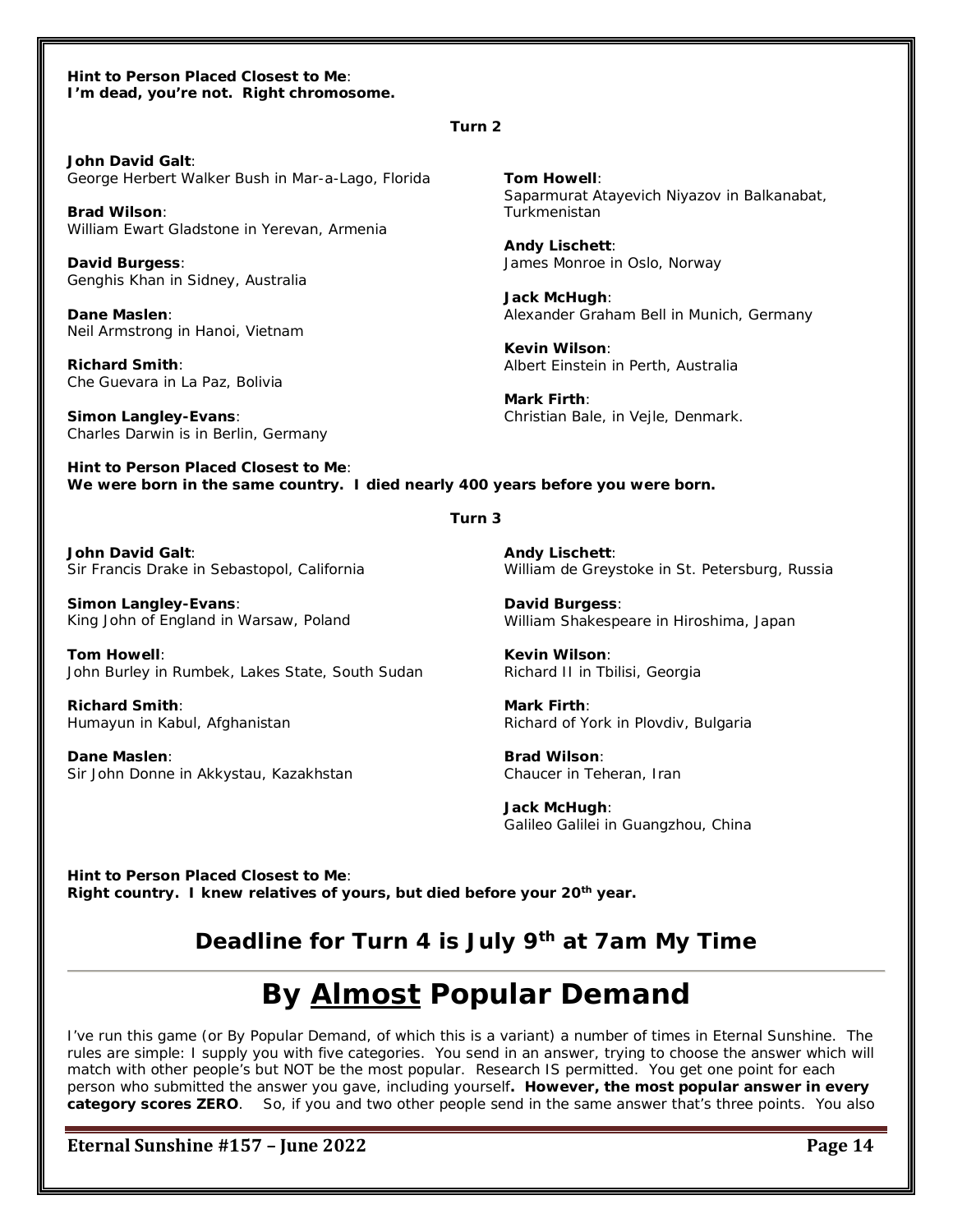get to choose a Joker category, where the points are doubled. If you don't specify a Joker, it gets applied to the first category listed (so you don't "lose" the Joker). Always answer for every category: any answer is legal, and will earn a point even if you're the only person to give it. High score after ten categories wins. Any player who joins after the first round starts with the lowest score so far; if you join starting in Turn 3 and the person doing the worst has 27 points so far, that's what you start with. Also if you miss a turn, you get the lowest score that round rather than zero. This makes the game more competitive and keeps you playing even if you arrive late or forget to play one turn. Turn 10 is worth double points.

### **Turn 8 Categories**:

1. An 80's arcade game.

2. Something made of glass.

3. A U.S. coin.

4. A color you see on a traffic light.

5. A Ewan McGregor movie.

#### Joker category shown in **BOLD**. Most popular answer shown in strikethrough.

| <b>Player</b>        | <b>Arcade Game</b>     | <b>Glass</b>      | Coin                         | <b>Traffic</b> | <b>Ewan McGregor Movie</b>        |   | Turn   Total |
|----------------------|------------------------|-------------------|------------------------------|----------------|-----------------------------------|---|--------------|
| Andy York            | Ms. Pac Man            | Prism             | Dollar                       | Black          | A Million Ways to Die in the West |   | 51           |
| Walt O'Hara          | <b>Centipede</b>       | Glasses           | Quarter                      | Green          | Trainspotting                     | 3 | 50           |
| David Burgess        | Missile Command        | Snow Globe        | Mercury Dime                 | Green          | The Men Who Stare at Goats        | 4 | 47           |
| Jack McHugh          | Defender               | <b>Bottle</b>     | <b>Dime</b>                  | <b>Black</b>   | Obi-Wan Kenobi                    | 6 | 45           |
| Kevin Wilson         | Zaxxon                 | Mirror            | <b>U.S. President Dollar</b> | Yellow         | The Island                        | 4 | 44           |
| Andy Lischett        | Centipede              | Window            | Quarter                      | <b>Blue</b>    | Trainspotting                     | 6 | 44           |
| Mark Firth           | Asteroids              | <b>Mirror</b>     | <b>Dime</b>                  | Green          | Star Wars Episode III             | 2 | 43           |
| <b>Brad Wilson</b>   | Caterpillar            | Mason Jar         | <b>Nickel</b>                | Red            | Moulin Rouge                      |   | 42           |
| Paul Milewski        | <b>Pinball</b>         | Glass Eye         | Half Dime                    | Red            | Birds of Prey                     |   | 40           |
| John David Galt      | Frogger                | TV Set            | Sacawagea Dollar             | White          | Spider-Man (2002)                 | 6 | 39           |
| <b>Richard Smith</b> | <b>Track and Field</b> | Mastermind Trophy | <b>Half Dollar</b>           | Yellow         | <b>T2 Trainspotting</b>           | 5 | 33           |
| Carol Kay            | Pong                   | Mirror            | <b>Dime</b>                  | Yellow         | Star Wars Episode 1               | 2 | 31           |
| <b>MOST POPULAR</b>  | <b>Centipede</b>       | <b>Mirror</b>     | <b>Dime</b>                  | Green/Yellow   | <b>Trainspotting</b>              |   |              |

**Andy York, Brad Wilson, and Paul Milewski all scored the top score of 7 this round (out of a possible 9). Mark Firth and Carol Kay each score 2.** 

#### **Comments by Category**:

**An 80's arcade game:** Paul Milewski – "Strictly speaking, the first category only limits us to an arcade game, electronic or not, that was played prior to 1990 and still played in the 1980s. I will go with the tried and true. Am I showing my age?" *[[I've discussed my pinball machine in the zine before (and in Maniac's Paradise before that) so it's a natural inclusion. Of course, technically there are no right or wrong answers in my BPD/BAPD games as I do not disallow anything.]]* Richard Smith – "I expect there will be a lot of different answers for the arcade game. Most of the classics are from the 80s (Pong, Space Invaders and Asteroids were 70s) and I've chosen Track and Field because it was a personal favourite when I was at Uni. Some players were able to achieve good running speed by lightly twiddling the buttons with two fingers, but I could only compete using vigorous Karate chops! *[[I only remember playing the game from home consoles, not in the arcade, but I'm sure the arcade version had better graphics.]]* David Burgess – "Missile Command...was my absolute favorite! I could probably retire 1 year earlier if I invested that money I dumped into arcades in the 80s...instead of blowing it." Mark Firth – "Surprised to see that Space Invaders, Asteroids and Galaxian were all 70s games. But I hope they count as 80s too." *[[I didn't play any of those until 1980 or later, certainly.]]* Kevin Wilson – "I spent way too much time playing Zaxxon in the day. I've since lost most/any interest in arcade or video games mainly just doing board games, although I'm beginning to learn digital versions of some." Brad Wilson – "Caterpillar, the only one I was good at."

### **Something made of glass:** None.

**A U.S. coin:** Paul Milewski – "As for US coins, the half dime, minted under authority of the Coinage Act of 1792 until that authority was withdrawn by the Coinage Act of 1873, is one that has a relatively obscure but interesting history." [[I've always had an affinity for three cent pieces, two-pennies, and half-pennies.]] Kevin Wilson – "I always try to have 3 or 4 \$1 coins in my pocket. I don't have these stats right but they are fair, a \$1